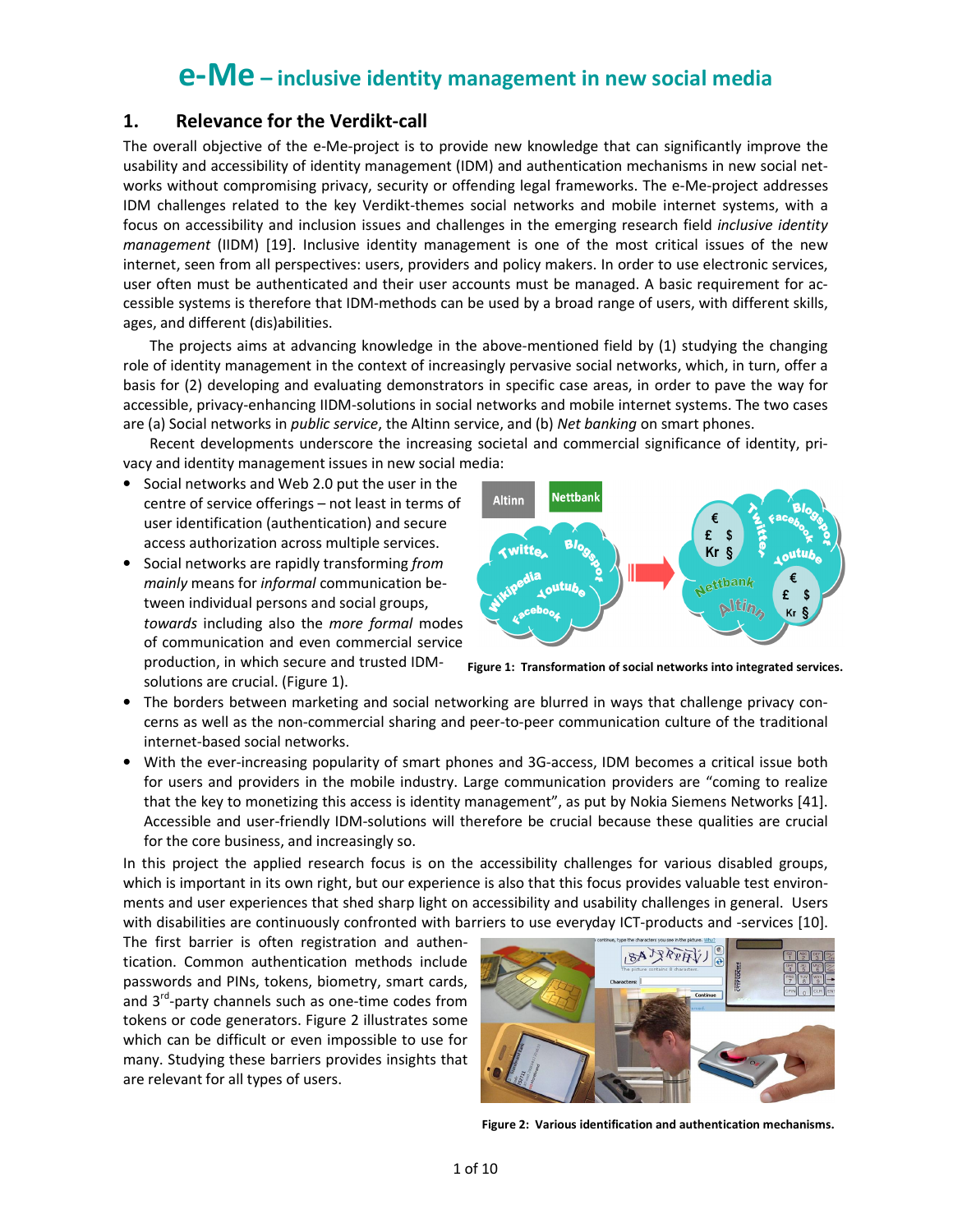# 2. Aspects relating to the research project

## 2.1 Background and status of knowledge

Social networks and Web 2.0 are making a powerful entrance to the ICT-scene. The number of users grows fast and, at the same time, identity management is becoming increasingly important and indispensible for most ICT users.

Connected to these developments, there are several main concerns which inspire and justify the e-Meproject. Generally, there is the concern of excluding large user groups (e.g. people with disabilities) from the use of social networks and Web 2.0 because of low usability and accessibility of these. Low usability of IDM-systems has been found to be a major source of flaw and risk [1, 7, 13, 26, 35, 55]. Moreover, research by others [30] and our team [19, 21, 22] shows that IDM systems are inaccessible to many, in particular to users with disabilities and elderly. Understanding the IDM challenges of disabled users provides a clue to understanding accessibility IDM challenges in general.

Furthermore, "virus-writers" are increasingly targeting social networking sites and other Web 2.0 technologies (e.g. Twitter and instant messaging services from Google, AOL etc.). "Virus-writers" are creating fake profiles of known people, friends or business associates hoping that people will link with them. Users are tricked into linking to the fake profiles, which can be loaded with various forms of malicious software. Myspace, Facebook, LinkedIn, and other social networking tools are becoming the target of an increasing number of phishing and criminal activity. Many users fall for these attacks, hand out personal information, and risk personal identity, privacy and data. Identity theft is also on the rise. Electronic identifiers are vulnerable to identity theft [39], identity spam and various other security challenges [37]. Personal information and user profiles are referenced with such identifiers, e.g. a social security number. Also, when deciding whether to disclose personal information users weigh the concerns of giving up information privacy against the benefits of information disclosure [36, 51]. However, they do not necessarily understand what this may add up to.

As a consequence, secure and trusted IDM solutions are crucial. Therefore, it is unavoidable to include systems and devices for identification and authentication to social networks and Web 2.0. Here, we meet the usability and accessibility challenge. For example, login procedures requiring passwords can lead to problems for dyslexic people. Similarly, image authentication such as captcha-code [2, 34, 40] is a barrier for vision-impaired users. In addition, assistive technologies and measures for ICT-related security may arrive in direct conflict with each other: If third-party software, such as Braille or audio screen readers, can hook into authentication mechanisms, then malicious programs could mask as assistive technology and compromise authentication information and thus violate the security of the user [33].

User-controlled identity management tools are suggested as a response to the need to handle an ever increasing number of identities in new digital services [19]. Some approaches and prototypes of usercontrolled identity management exist [9, 35], but usability experts warns about exposing the user to such high degrees of complexity, while users seek to get things done with the least possible effort [13]. Such complexity might confuse even users without disabilities [47] An inclusive IDM approach must take into consideration that users have very different physical and mental capabilities, and that these change over time [27].

By universal design (UD), all potential users with different skills, knowledge, age, gender, (dis)abilities and literacy, can be included. A central issue in universal design of ICTs is flexible multimodal user interfaces (UI) that can meet different users' needs, abilities, situations, preferences and devices [20, 28, 29, 31, 48, 50]. Systems that can adapt to users needs and preferences are called for. However, adaptive, dynamic profiling systems introduce new privacy threats. As [38] argues, profiling and personalization have privacy implications; user profiles contain sensitive information about a user's preferences and (dis)abilities. Universally designed systems' privacy requirements transcend normal privacy concerns, due to profiling of possible sensitive and disability-related information about the users. This could be misused, as pointed out by [32] and [54]. Hence, there is a need for research about privacy-enhancing technology (PET) [18] and privacy-preserving IDM-technologies that can be deployed in universally designed ICTs.

Social networks, web 2.0, dynamic profiling and personalization also raise legal questions regarding privacy and regulation, and question how systems should be designed and function in order to comply with the Data Protection Act [5, 46]. It is important that e-Me has law experts as partners that will explore legal and privacy issues and also safeguard full compliance with relevant legal regulations.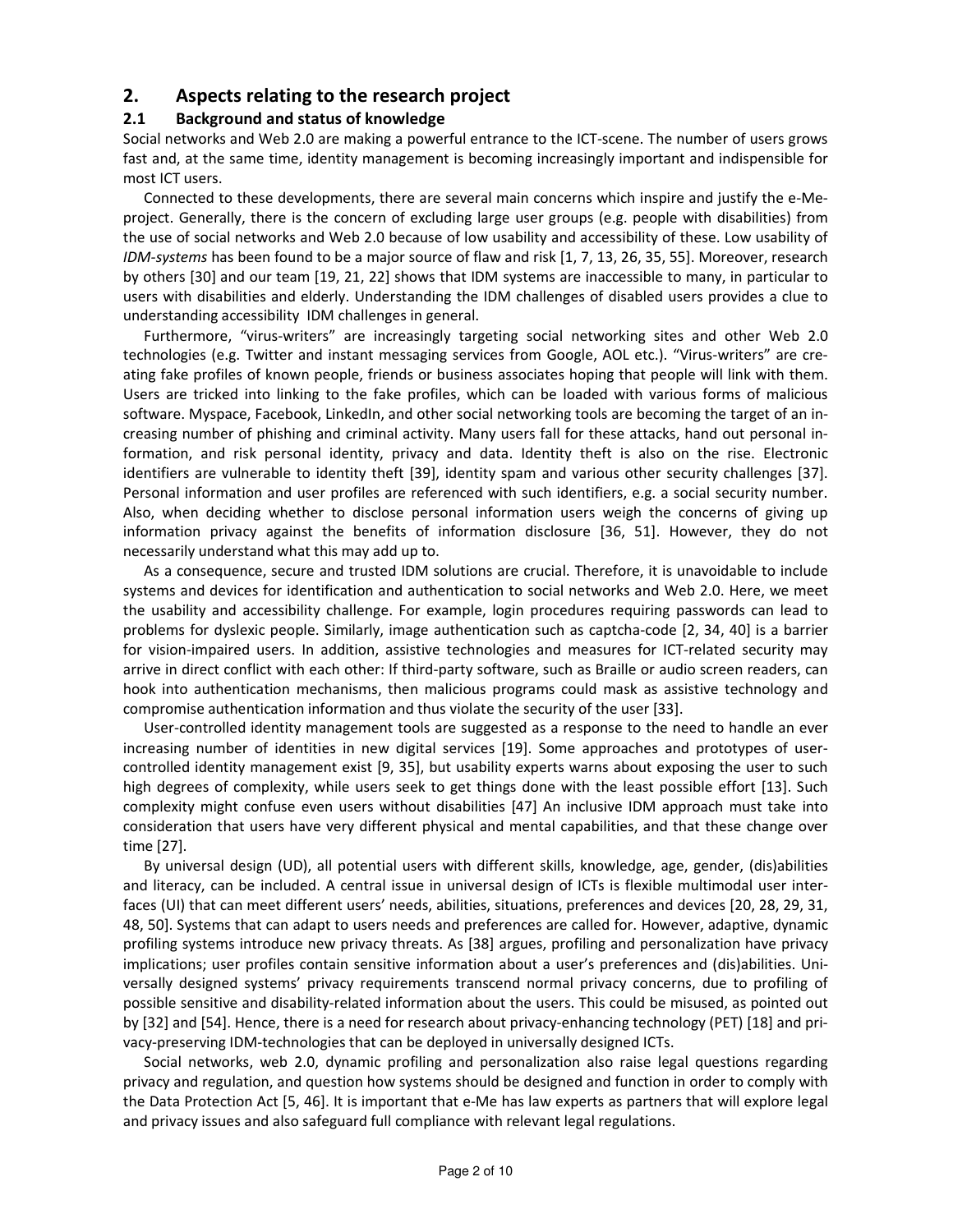To include all users in the different arenas of the e-society, we must add usability and accessibility to IDM-systems, i.e. to develop IIDM. This challenge is about to become increasingly important when social media and Web 2.0 expand to include sensitive information and formal transactions. The e-Me-project's ambition is to make scientific contributions to the intersection of the above-mentioned areas.

## 2.2 Approaches, hypotheses and choice of method

In short, the objective of the e-Me-project is to provide new knowledge that significantly improves the usability and accessibility of IDM-systems and authentication mechanisms in new social networks without compromising privacy, security and legal frameworks. The e-Me-project aims at developing prototypes to explore borderlines between public, commercial and private information and to show how inclusive and universally designed IDM solutions can be realised. In order to manage this work, we have developed three guiding research hypotheses: These are: (H1) For different security and privacy levels, it will be possible to select a small, but sufficient number of complementary authentication mechanisms that will cover the needs of most users (ideally all).  $(H2)$  The use of multimodal user interface element can remarkably increase the accessibility and usability of ICT-based authentication and IIDM-solutions. (H3) It is possible to personalize and adapt the user interface of IIDM-systems to each user's preferences and needs without compromising legal frameworks or the users' privacy.

In order to meet the objectives and goals of the project, the hypotheses have to be combined with realistic research challenges. In order to achieve user-controlled IIDM in the context of converging Web 2.0 and social networks, following challenges will be addressed in the e-Me-project's multidisciplinary "heart":

#### Challenge 1: User-centred approaches to IIDM

(1.1) Development of appropriate methods for user-centred requirements specification, and usability and accessibility evaluation in the field of IIDM and social media. (1.2) Development and application of IIDM-

demonstrators as a design language for interaction between users and scientists. (1.3) Assessment of usability and accessibility of technical IIDM-solutions vs. principles of universal design.

#### Challenge 2: Profiling and privacy

(2.1) Development of frameworks promoting personalization (user models and user profiles) of social media and IIDM for users with and without disabilities. (2.2) Exploring how universally designed and multimodal approaches to IIDM may enhance the participation in and usefulness of social networks. (2.3) Analysis of the potential and risks of the developed IIDM-technologies.



#### Challenge 3: Legal issues in IIDM

(3.1) Mapping and analysis of possible challenges in existing legislation related to the development of requirements for IIDM. Emphasis will be on data protection and information security regulations. (3.2) Formal studies regarding how IIDM-related login and authentication procedures may be designed and function in harmony with legal requirements.

The knowledge needed to answers to these challenges is not achievable by just bringing pieces of knowledge produced by different disciplines together, but by integrating them [23]. The e-Me research group comprises broad expertise which can be grouped into three main research fields, security/privacy, legal and human-computer interaction (HCI) research. Researchers within these disciplines may have quite different views and perceptions of knowledge production and what methods and approaches to use [42]. A mixture of quantitative and qualitative/interpretative methodologies as deemed appropriate by the different disciplines is selected as described below. In order to lay the ground for fruitful collaboration, the research group will discuss the underlying assumptions in each discipline. The research in e-Me will be centred around development of demonstrators within two cases. A common framework for sharing and analyzing the results within the interdisciplinary group will be established and will be regularly evaluated and discussed throughout the project.

Scientific work close to users is central from an HCI perspective. User requirements are to be acquired, user-centric demonstrator development will be conducted, and extensive user-tests will be executed – all with accessibility and usability in mind. Usability and accessibility studies in the requirements specification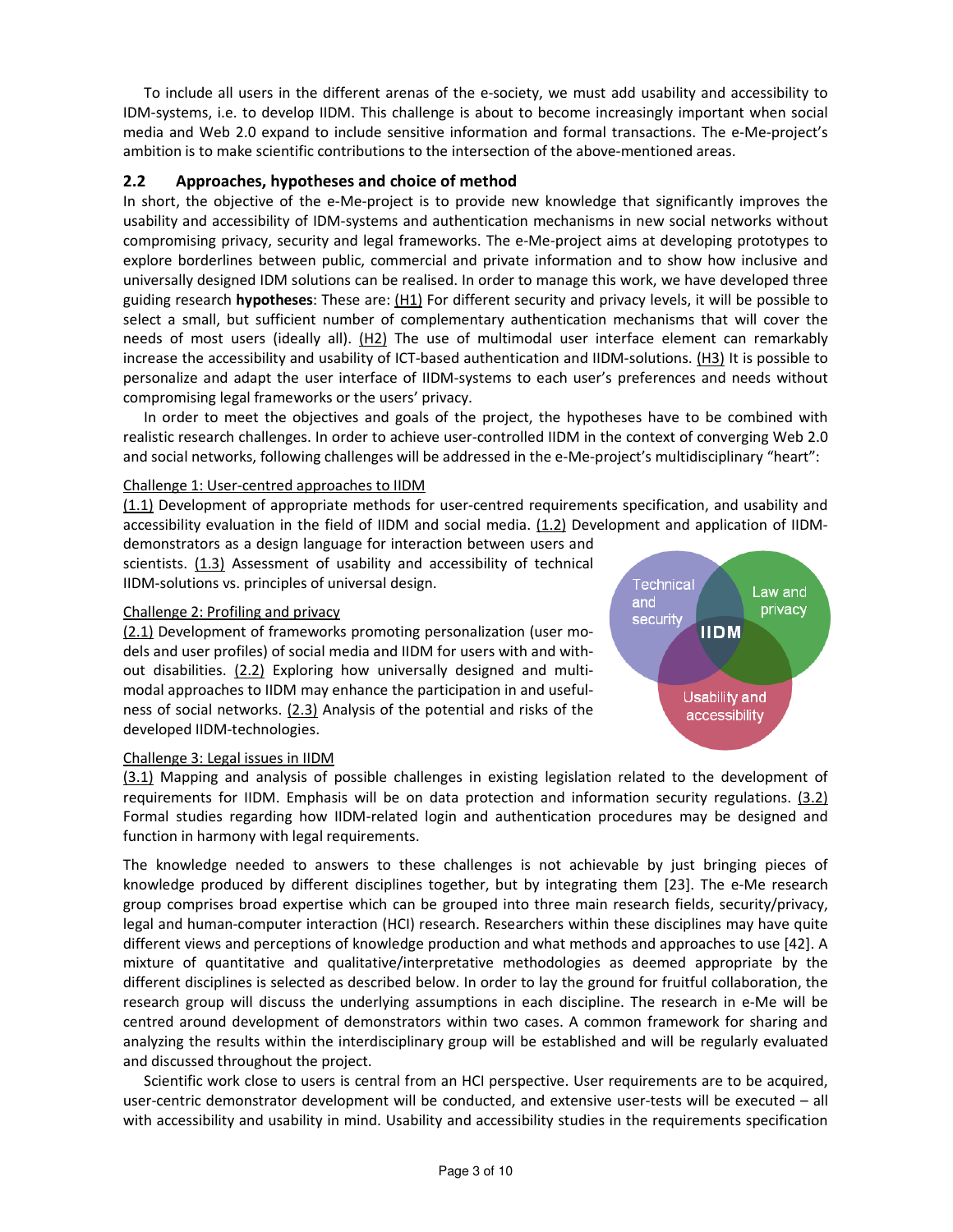phase of IIDM rely on several qualitative methods [4, 6, 24, 56] with profound user involvement. These methods will give detailed information about diverse users' needs and requirements of accessible IIDM from a diversity of users. Through several previous research projects, we have established close cooperation with three NGOs. They will help us to get into contact with users who can challenge the established solutions, namely users with a variety of disabilities (cf. Chapter 2.3.4). These NGOs will be involved throughout the project.

The methodological approach within the area of security research is composed of privacy risk assessment [22] and multilateral security analysis [38]. Within the area of law and privacy, legal studies will be performed, such as mapping and analysis of legal issues related to privacy and other areas of legislation. In order to define a base-line, a structured survey (questionnaire) among public bodies and private companies offering Web 2.0 and social network services will be conducted, focusing on security, privacy and ethical issues.

Finally, in order to demonstrate possible new solutions according to the hypotheses H1-H3, we will build IIDM-demonstrators and conduct field trials and testing in our usability laboratories. Two cases frame the demonstrators:

Case 1: Internet banking, in collaboration with Encap and Storebrand bank. The company Encap is an innovative provider of authentication technologies for mobile phones, used by Storebrand Bank, among others. Web 2.0 providers may provide potential access to a broad variety of new services, but the IDM mechanisms are often a bottleneck and high threshold for many users. In this case we will experiment with IIDM mechanisms and organisation that may provide improved access, user control and more personalized banking services in social network settings on a mobile platform. Researchers in the e-Me project have in a previous, recent project [21] studied and evaluated the Encap's and Storebrand Bank's IDM-solutions and the e-Me experiments will benefit from this work.

Case 2: Front end public service: Brønnøysund (BRREG) is the major Norwegian government provider of public computerised registers. In the e-Me context BRREG is aiming at exploring how the agency can utilize Web 2.0/social networks as a means for improving public service quality and public access. Experiments will be set up aiming, in the context of the comprehensive, national Altinn-system, to explore how social networks can be applied in novel ways by BRREG executive officers in developing new and personalized approaches to IDM, with impacts on the overall service production. Researchers in the e-Me project have in a previous, recent project [25] evaluated the existing solutions, but also developed and implemented alternative, more accessible IDM (log-in) procedures to Altinn. This is beneficial for the planning of the e-Me experiments.

Building [27] and experimenting [4,33] with first paper demonstrators [53], and then programmed demonstrators which evolve through several iterations using a model of rapid prototyping and frequent evaluations.

# 2.3 The project plan, management, organization and collaboration

#### 2.3.1 The structure of the project

The e-Me-project will be conducted as a set of 6 clearly defined modules. The partners' roles in the modules are presented in the table on p. 6. Below, a description of each module:

Module 1: Inclusive Identity Management: user challenges and accessibility conditions

Goals: To identify user challenges and needs, and asses the status of accessibility in IDM-technology and frameworks. The main research activities will be:

User studies: Comprehensive user studies, quantitative and qualitative, of disabled users' experience and challenges facing IDM systems and authentication mechanism in social media. What are the actual accessibility problems? What is the magnitude of the problem? How do the problems affect their access to ICT and the information society in general? Both personal interviews and questionnaires will be carried out. Questionnaires will be sent to members in the participating user organizations. Explorative interviews with approximately 30 disabled persons from various groups will be carried out. We will collaborate with the user organization in recruiting test users. The user groups will comprise primarily dyslectics, frail elderly and visually impaired people.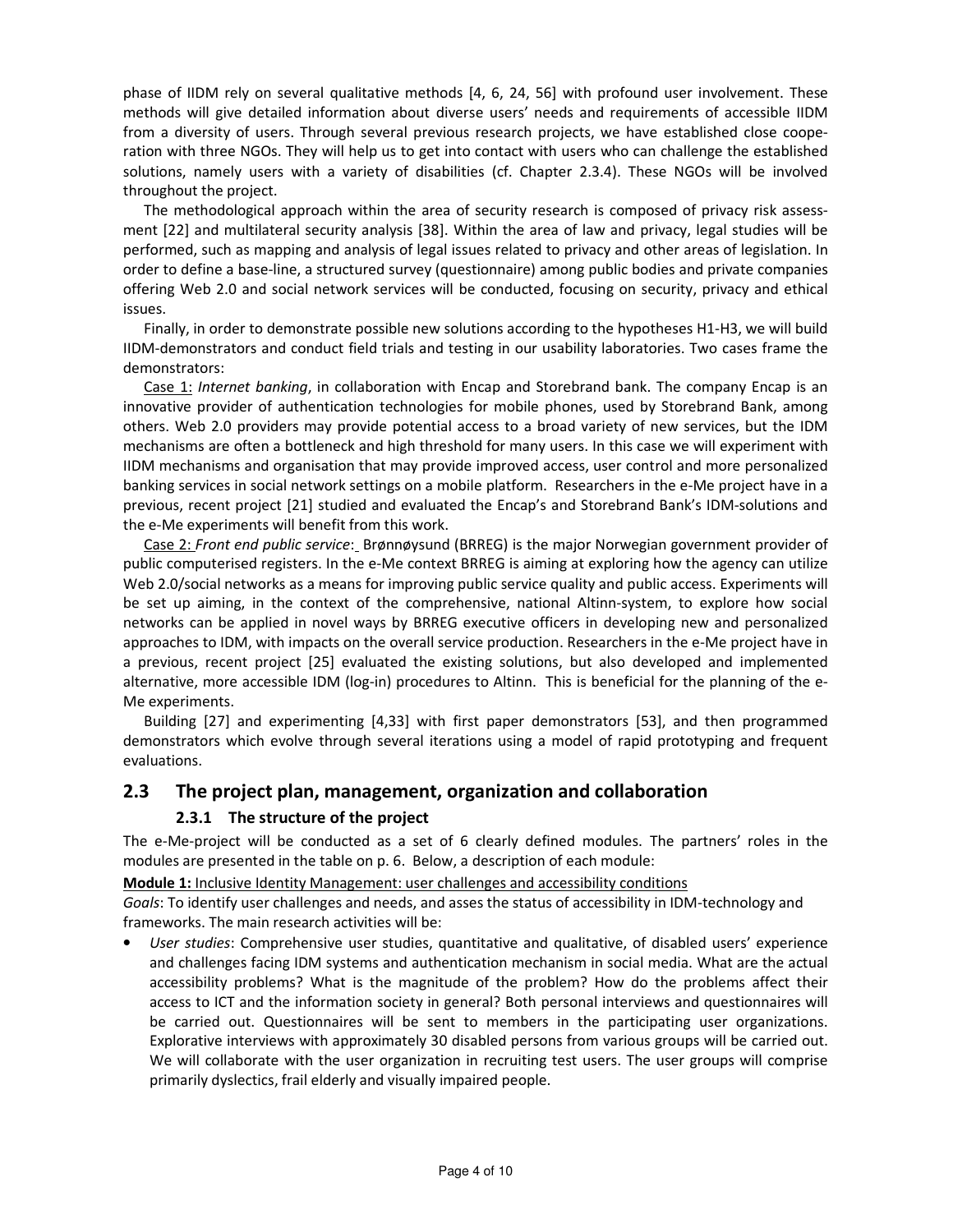• Defining typical user profiles. Based on user studies, a set of realistic user profiles will be produced. They will represent persons with accessibility problems related to individual characteristics within the three areas of motor, sensory and cognitive (dis)abilities.

The main products of the module will be: (1) in-depth knowledge about IDM and accessibility and usability challenges, (2) user-generated requirements for inclusive IDM, and (3) user profiles emerging from the user studies.

## Module 2: Privacy, security and legal frameworks

Goals: To Propose IIDM solutions in 100% compliance with relevant regulations.

The main research activities:

- Mapping of relevant legal sources, general analysis of regulations and other sources, analysis regarding concrete IIDM solutions in particular pursuant to i) the Data Protection Act and ii) specialised legislation regulating areas with high influence on peoples' welfare and participation in society (e-Government, banking etc.
- Security in inclusive IDM. Description of state-of-the art in the field of inclusive IDM from a technical security point of view, identify research challenges in the cross section between accessibility and security, and suggest how these challenges shall be addressed in the e-Me modelling work and demonstrator development.
- Gap analysis: We will analyse the relation between accessibility laws, and standards on the one hand and the realities of IDM, standards and regulations on the other hand. The analysis will engage all research fields and disciplines.

The main products of this module are analysis of various fundamental legal and security aspects that are crucial as prerequisites for further work in the project, and for the understanding of the societal and technological context of inclusive IDM in general.

#### Module 3: Modelling inclusive and personalized IIDM technologies in new social networks

Goals: To develop, define and validate functional and technical requirements for universally designed and inclusive interfaces to identity managements systems in social media.

On the basis of the results from Module 1 and Module 2 the following research activities will be carried out:

- Definition of functional and technical requirements for demonstrators of universally designed and accessible multimodal interfaces for authentication that can be accessed and used by all, also by disabled persons.
- Identification and description of usability requirements to accessible inclusive IDM solutions and interfaces.
- Definition of requirements for adaptation mechanisms for personalization and customization based on user profiles.
- Recommendations of usable solutions and approaches of multimodal inclusive IDM solutions for various user groups. Guidelines and contributions to standards in the field of identify management and computer security.

The main product of Module 3 will be research frameworks and functional and technical requirements for implementation of demonstrators of accessible, multimodal interfaces to IDM systems.

#### Module 4: Demonstrator development and evaluation

Goals: To develop demonstrators for the case environments that are applied in exploring and testing the initial hypotheses of the project.

Demonstrator development: In this module a test environment will be established, aiming at developing two dedicated test demonstrators for the two case environments. A portfolio of user-centred methods will be applied, such as personas, user scenarios, paper-prototyping, technical rapid prototyping, usability testing, accessibility testing etc. The demonstrators will be meticulously designed to meet:

- The requirements for a realistic testing of the initial hypotheses of the project.
- The accessibility and usability requirements from Module 2.
- The requirements for adaptation mechanism for personalization and customization based on user profiles.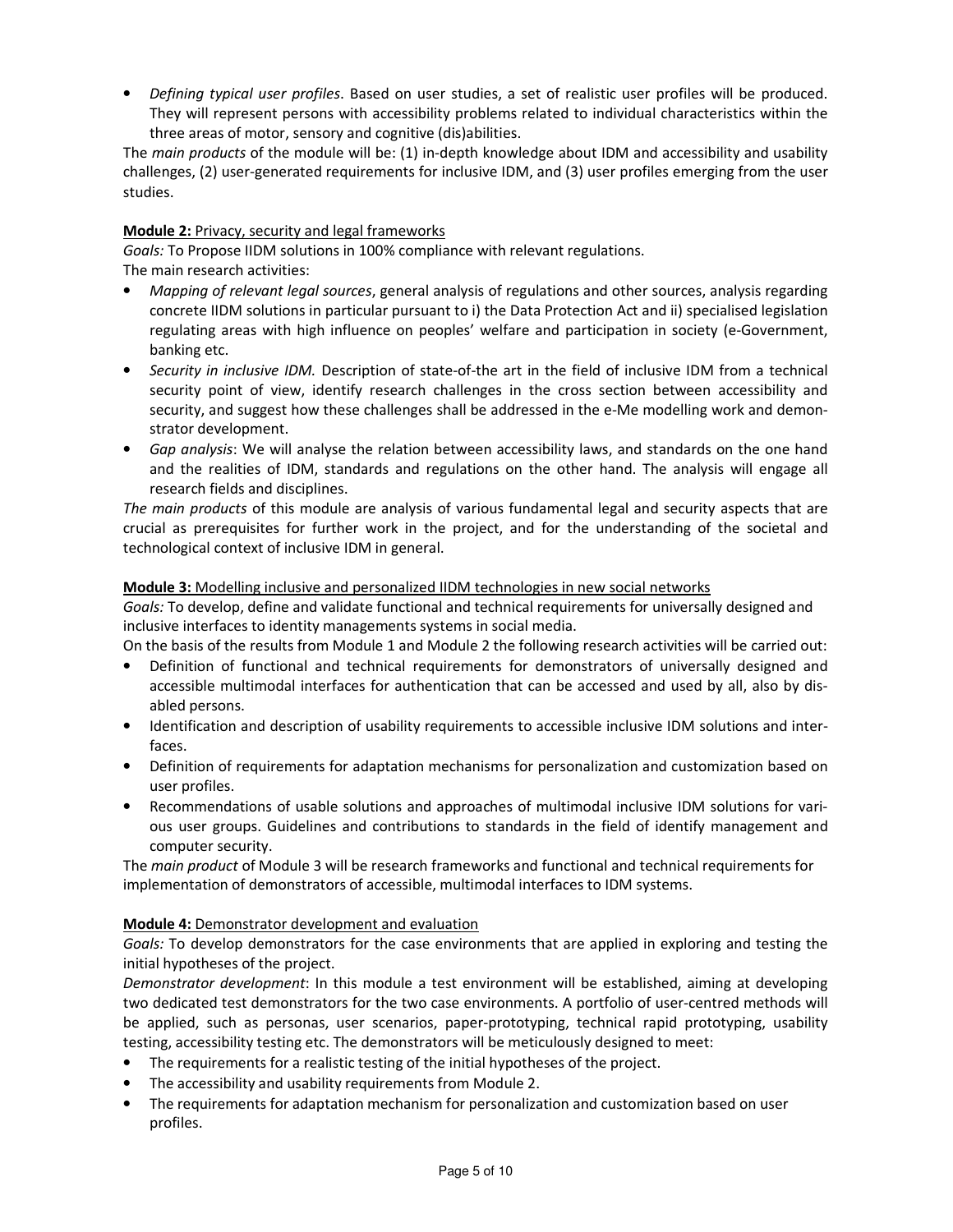• The functional and accessibility requirements of the case environment.

Evaluation and testing: There will be a mix of various methods in the evaluation of the demonstrators. Due to the exploratory character of the project, the testing will apply methods in accordance with this. The main method will be end-user-testing and field trials in naturalistic settings, but also laboratory tests of specific aspects and features will be carried out.

The main outcome of Module 4 will be new and empirically substantiated knowledge about design of and mechanisms for inclusive and user-controlled IDM in Web 2.0/social networks settings.

#### Module 5: Networking and outreach

Goals: The main goal of this module is to contribute significantly in the development of the emerging research field of IIDM (inclusive Identity management). An additional goal is increasing public awareness. The project has defined the goals for publication : 25 scientific, peer-reviewed publications, whereof 10 in academic journals and 15 at international conferences including talks. 10 popular scientific articles in national, professionally targeted journals. 30 national conference/seminar presentations. 1 PhD-dissertation. Web-site. The dissemination plan is described in detail in the electronic application form.

#### Module 6: Project management (se also Chapter 2.3.3)

Goals: High-quality project scientifically. Timely goal-achievement. Orderly economy and project administration. Project management is described in detail in the next chapter below the table.

|                   | ivialiti roles and responsibilities. |                        |              |                     |                |            |
|-------------------|--------------------------------------|------------------------|--------------|---------------------|----------------|------------|
| Module:           | 1. IDM & user                        | 2. Privacy, security & | 3. Modelling | 4. Demonstrators &  | 5. Networking& | 6. Project |
| Partner:          | challenges                           | legal frameworks       | <b>IIDM</b>  | evaluations         | outreach       | management |
| ΝR                | ApR-I                                | ApR-S                  | ApR-1        | UC. SWD-W. SWD-M. L | <b>AP</b>      | PM.        |
| Karde             | ApR-I                                |                        | ApR-1        | UC.                 | AP, Pdiss      | <b>PM</b>  |
| Tellu             |                                      | ApR-S                  | ApR-S        | SWD-M, L            | Pdiss          |            |
| Encap             |                                      | ApR-S                  | ApR-1        | SWD-M               | <b>Pdiss</b>   |            |
| Informatics       | AcR-I                                |                        | ApR-1        |                     | <b>AP</b>      |            |
| Computers and Law | AcR-L                                | AcR-L, AcR-S           | AcR-L, AcR-S |                     | <b>AP</b>      |            |
| <b>BRREG</b>      | Cit-C                                | ApR-L                  | Cit-C        | Cit-C               | <b>Pdiss</b>   |            |
| Storebrand        | Cus-C                                | AcR-L                  | Cus C        | Cus C               | Pdiss          |            |
| Seniornett        | ApR-I                                |                        |              | UC.                 | Pdiss          |            |
| Blindeforbund     | ApR-I                                |                        |              | UC.                 | Pdiss          |            |
| Dysleksiforbundet | ApR-I                                |                        |              | <b>UC</b>           | Pdiss          |            |
| .<br>---          |                                      |                        |              |                     |                |            |

## Main roles and responsibilities

Color code: main activity support activity

PM = Project Management AP = Academic Publications ApR-1 = Applied Reseach e-Inclusion AcR-I = Academic Research e-Inclusion ApR-S = Applied Reseach Security and Privacy AcR-S = Academic Research Security and Privacy

AcR-L = Academic Research Law

PDiss = Popular scientific Dissemination UC = User Contact

Cit-C = Citizen Case (publig electronic services case) Cus-C = Customer Case (banking case) SWD-M = Software Development Mobile platform SWD-W = Software Development Web platform L = Laboratory facilities

## 2.3.2 Project management

Project manager will be Dr. Riitta Hellman with long experience form large research projects. (CV attached). Her background from universities, applied research institutes and consulting within universal design and usability will enable her to manage the research work, publishing activities and project administration appropriately. She will distribute the joint budget, monitor the scientific progress and production of results, ensure that the work is of high scientific quality, and take care of all reporting obligations. She will administer and chair the steering committee and the international expert panel. She is responsible of the dissemination planning, and together with the joint academic partners, she will participate in supervising the publication process. Overall quality assurance is the responsibility of hers. Her responsibilities also cover ethical and gender issues.  $\bullet$  All 6 modules will be assigned a module coordinator to. Module coordinators are responsible of cooperation towards other project modules, and they may accomplish tasks on request from project manager.  $\bullet$  International expert panel, comprised of experts from related fields will have no executive role in the project, but will provide an independent assessment of the projects scientific plans and production. The panel will connect the project to international milieus of relevant expertise. (Member list attached.)  $\bullet$  Steering committee will be the main decision making body of the project as it comprises a technical representative from the project partners. Each project partner will also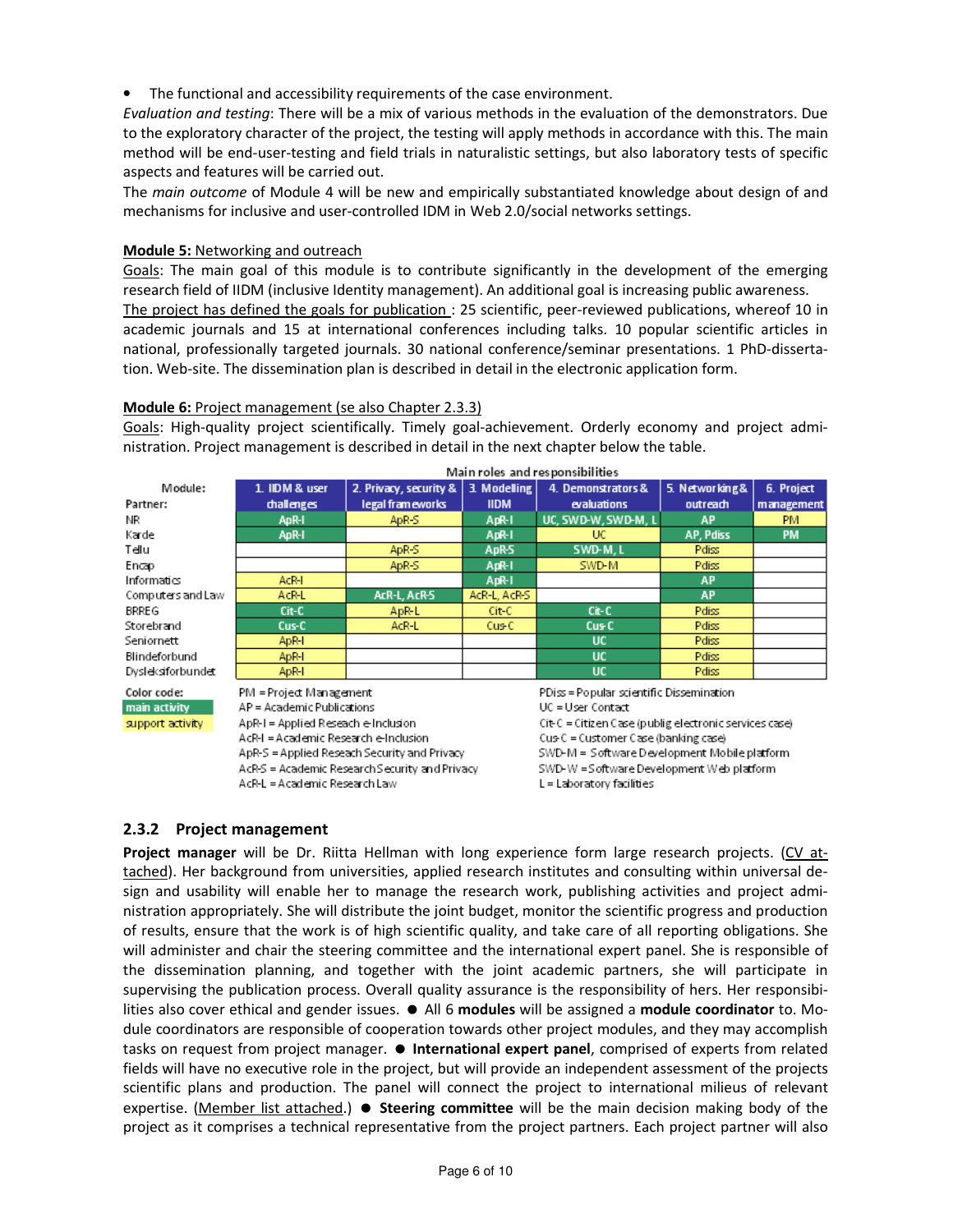be required to produce progress reports to steering committee.  $\bullet$  Project participants are responsible for specific tasks and deliverables within the modules they are assigned, and for undertaking the work in a timely and thorough manner, relying on the newest scientific knowledge in the research field.

## 2.3.3 International collaboration

The e-Me project will actively participate in the EU's Information Society events for e-Inclusion, e-Government and e-Participation. We will particularly keep an eye on Inclusive e-Government. Within all 3 areas, the EU's expert workshops will be attended. Further, we will submit papers to the yearly eChallenges-conference (http://www.echallenges.org/e2009/) and the SOUPS (Symposium On Usable Privacy and Security) conference (http://cups.cs.cmu.edu/soups/2010/). In addition, e-Me aims at organizing a workshop on inclusive identity management at the SOUPS- conference. One explicit goal of the attendance at these international events is to further develop the international academic contacts within the field. The e-Me-project will support collaborative international paper-writing by hiring guest researchers to stay at NR, and for e-Me researchers to visit a foreign institution. The project has a budget for collaborative paper-writing each year. The main purpose of this is to produce high quality articles in quality conferences and journals. Regarding the scientific plans, methodologies and approaches, the project will consult the expert panel of internationally renowned researchers in relevant areas, such as usability/security (Dr. Lorrie Faith Cranor, who is also general chair in the SOUPS steering committee), accessibility (dr. John Gill), in consumer research (dr. Petteri Repo), and privacy/security (dr. Simone Fischer-Hübner). (Key personnel competences attached). The expert panel will meet ca. once a year. The meetings will, if possible, be co-located with relevant conferences. In addition, we will ourselves make use of social networking order to make the most of the international contacts.

## 2.3.4 User representation

Three user organizations (NGOs) provide e-Me with their unique experience and competence of user needs, and they connect e-Me with test users. Seniornett promotes the participation of the elderly in the e-Society. It organizes local senior clubs that are motivating and teaching elderly to use ICT. It is member of ICT50+, an EU-project on adults and ICT. Norwegian Dyslexia Association (NDA) is a national organization for persons with functional disabilities related to reading and writing. NDA promotes the interests of the dyslectics in education, work, media and research. The Norwegian Association of the Blind and Partially Sighted (NABP) works to achieve equal opportunities and status in society for people with visual impairment, and provides a multitude of special products and services.

## 2.3.5 Project partners and expertise

The project consortium is designed to provide a focused, high-quality environment for the envisaged interdisciplinary research work.  $\bullet$  Norsk Regnesentral (NR) is a research institute in the areas of ICTsecurity and universal design. NR has long experience in HCI-related issues from national and international projects. NR has a Visiting Researcher Agreement with ICT-innovation companies Karde AS and Tellu AS. Karde AS is an SME working with ICT and innovation issues (including R&D-project management) through national and international R&D-projects. One area of expertise is ICTs for disabled users. Tellu AS is an SME specializing in R&D on mobile services and accessible HCI for mobile applications. Both NR and Tellu AS have *laboratory facilities* which, with additional equipment (allocated in the budget), can be used for demonstrator development and user testing of IIDMs.  $\bullet$  Institute of informatics (Ifi) – University of Oslo is the oldest and largest informatics department in Norway with approximately 1500 B.Sc/ M.Sc students and 150 Ph.D-students. Ifi has research groups with expertise on universal design, security and mobile ICTs. The main research areas of the Norwegian Research Centre for Computers and Law (NRCCL/AFIN) – University of Oslo are data protection and information security, media law and internet governance, e-Government, legal technology and electronic commerce. Its research on privacy issues and information security is interdisciplinary with emphasis on law.  $\bullet$  The Storebrand Group is a company within pensions, life and health insurance, banking and asset management. Storebrand's internet bank is e-Me's CASE 1. Encap AS provides e-Me with its mobile bank ID-technology for test purposes. Encap won the European Mobile Authentication Technology Innovation Award of the year 2008. The solution is approved as a mobile OTPmechanism for BankID. The **Brønnøysund Register Centre** (BRREG) is a government body under the Norwegian Ministry of Trade and Industry, and consists of several different national computerised registers. Parts of BRREG's work on Altinn II comprise e-Me's CASE 2. • In addition 3 NGOs as presented in Chapter 2.3.4 on user representation. (Letters of intent and list of key personnel competencies attached).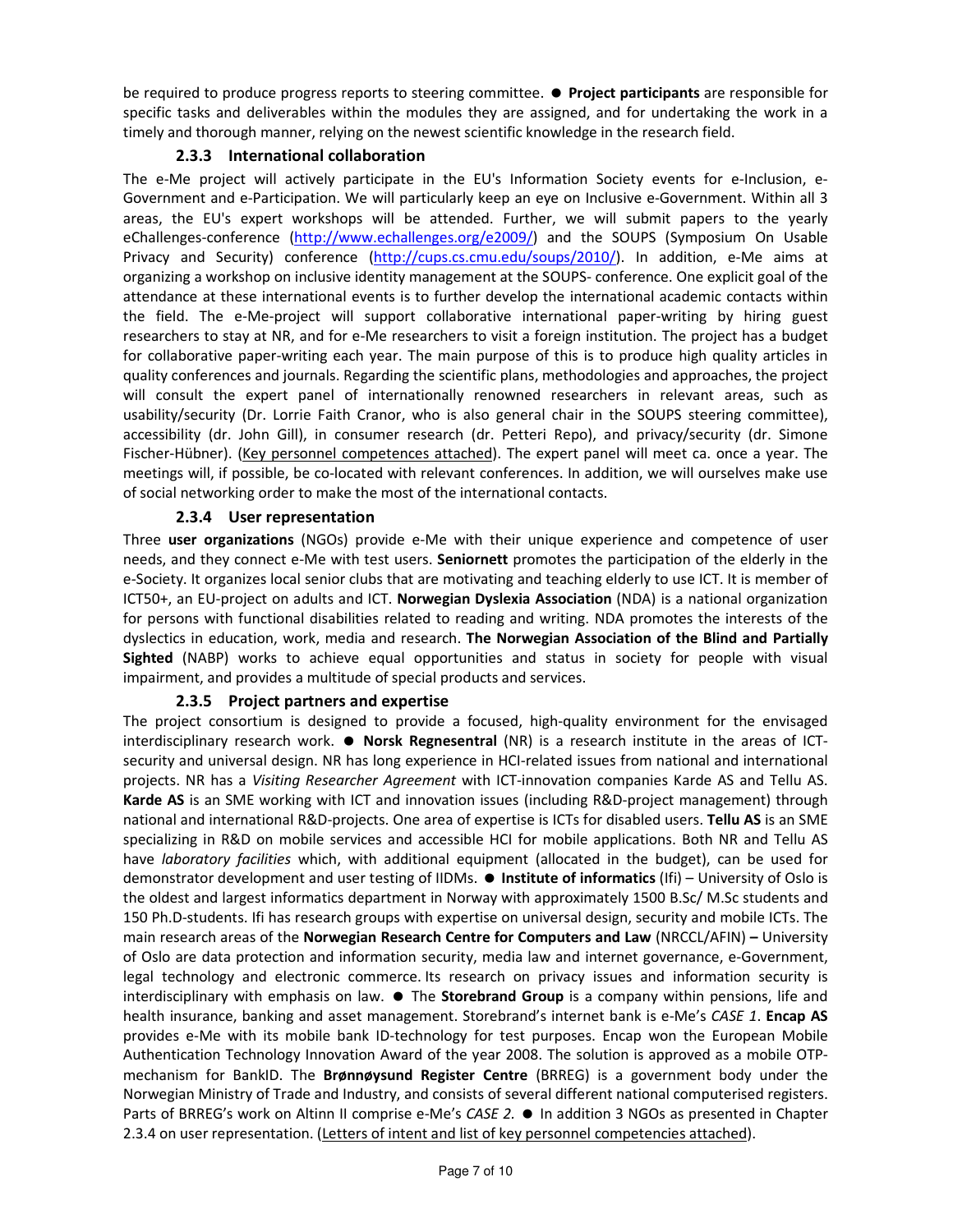# 2.3.6 Fellowships

E-Me's doctoral fellowship is allocated at the Institute of informatics (University of Oslo). The postdoctoral fellowship is allocated at Norwegian Research Centre for Computers and Law (NRCCL/AFIN, University of Oslo).

# 2.4 Budget

The project will span over 4 years: 2010-2013, with a total budget of 20,1 mill. NOK. PhD and post doctoral fellowships are included in the budget. The size of the budget reflects the complexity of the problem area, the combination of theoretical and applied research work, development and testing of case demonstrators in laboratories, the interdisciplinary approach to the envisaged scientific work, and finally the broad international collaboration.



# 3. Perspectives and compliance with strategies

# 3.1 Compliance with strategies

NR's long term goal since 2000 has been to achieve international reputation within accessibility research. The primary prerequisite for this has been to conduct a considerable amount of fundamental research of our own origin. The recent projects UNIMOD (Verdikt) and DIADEM (EU) are examples of this. The second one is that the research group working with e-Inclusion and e-Accessibility will develop into a clearly international research unit for scientists on both postgraduate and postdoctoral level. Several researchers with international background have joined NR during the last years. The third one has been that the research carried out by our research group also has a clear relevance to practical use. We anticipate that all these three premises have been well advised with respect to the research objectives and tasks chosen for the e-Me project.

# 3.2 Relevance to society

As shown in Chapters 1 and 2, this project addresses one of today's most important societal challenges: inclusion of all in the continuously evolving information society. People with disabilities in Europe continue to be confronted with many barriers to use of the everyday ICT products and services [10]. Weak or missing accessibility to electronic services is a key obstacle. Thus, one of the most important policy areas of this decade within ICT-trends has become e-Accessibility and e-Inclusion, both in EU [15, 16],[14] and the USA [52]. The Norwegian government aims at ensuring that all technological solutions involving ICT in the public sector shall be based on universal design [44], promotes accessibility and e-Inclusion [49] anti-discrimination and rights for the disabled [3]. In the field of procurement, the Norwegian legislation has been changed to correspond to the EU Directive. According to this legislation, universal design must be considered in each procurement process. [8]. Thus, the E-Me-proposal is highly relevant for key societal challenges, and perfectly compliant with national and international policies, priorities and laws.

## 3.3 Environmental perspectives

Prototyping in the e-Me-project will not have noticeable environmental impacts.

# 3.4 Ethical aspects

The critical ethical aspects in e-Me are connected to the **fieldwork** and the possible misuse of identity management technologies. All fieldwork, such as requirements specifications through user tests, focus groups or personal interviews, will be carried out in compliance with the ethical guidelines for research in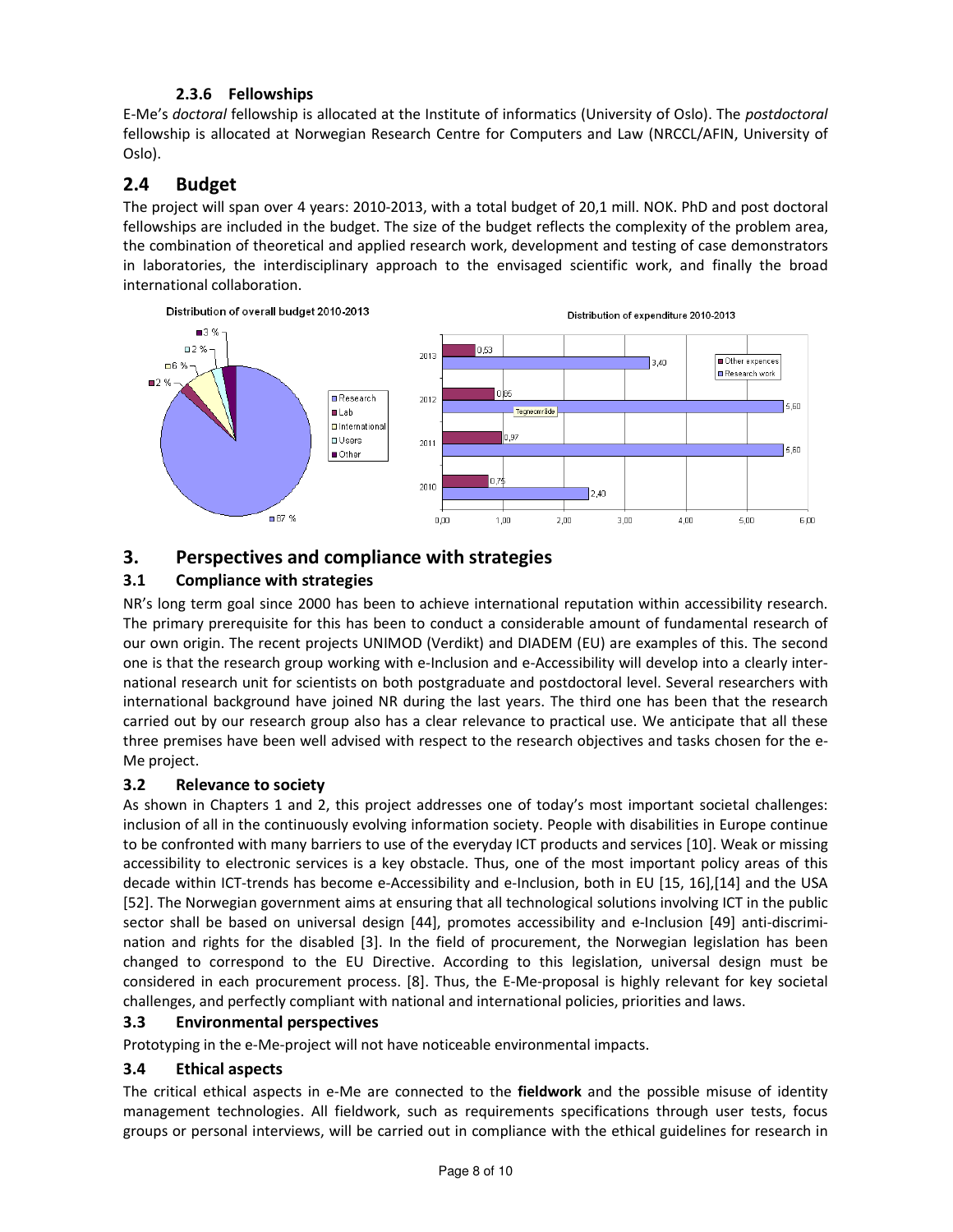science and technology, provided by the National Committee for Research Ethics in Science and Technology (NENT) [43], guidelines from the Norwegian Data Inspectorate concerning handling of personal data [11] and use of personal data within research projects [12]. Any handling of personal data in the E-Me project will comply with the Norwegian Personal Data Act [46]. E-Me aims at developing IDM-technologies that support users in their freedom to stay in control over their privacy. Provision of IIDM-services is based on a wide processing of personal data which may have an impact on the right to privacy and on the freedom of movement in an anonymous way. IIDM-technologies investigated and developed in e-Me may have a an ambiguous potential [45] or [17] in terms of ethics and privacy.

## 3.5 Gender equality and gender perspectives

E-Me promotes gender equality by the management and staffing of the project. The project manager will be female. IDM needs of both age and gender groups will be assessed by e-Me. The volunteer test users from participating organisations will be recruited gender-equally.

## 4. Communication with users and dissemination

#### 4.1 Communication with users

E-Me will involve users in all phases. The project will use social media for external communication with users through participating NGOs. E-Me will open www.e-me.no (complying with current accessibility standards) for information on e-Me, its scientific activities, products (papers and demonstrators) and events. E-Me will use its expert panel and focus groups as a mechanism for external communication and outreach.

#### 4.2 Dissemination plan

Dissemination plans and activities are presented in detail in the electronic grant application form.

## References

- 1. Adams, A. and M.A. Sasse, Users are not the enemy: Why users compromize computer security mechanisms and how to take remedial mesasure. Communications of the ACM, 1999. 42(12): p. 41-46.
- 2. Ahn, L.v., M. Blum, and J. Langford, Telling humans and computers apart automatically. Commun. ACM, 2004. 47(2): p. 56-60.
- 3. AID. Norge undertegner FN-konvensjon om rettighetene til personer med nedsatt funksjonsevne. Pressemelding 2007 30.03.2007; nr.:32:[
- 4. Albinsson, L., Using Cartoons to Engage Stakeholders in Innovation and Design of IT Artefacts, in Wonderground, Design Research Society International Conference. 2006: Lisbon, Portugal.
- 5. Alsenoy, B.V., et al., Social networks and web 2.0: are users also bound by data protection regulations? Identity in the Information Society (IDIS), 2009, special issue on Social Web and Identity 2009.
- 6. Beyer, H. and K. Holtzblatt, Contextual design: defining customer-centered systems. 1998: Morgan Kaufmann Publishers Inc. 472.
- 7. Braz, C. and J.-M. Robert, Security and usability: the case of the user authentication methods, in Proceedings of the 18th International Conferenceof the Association Francophone d'Interaction Homme-Machine. 2006, ACM: Montreal, Canada.
- 8. Brynn, R. Universell utforming i offentlige anskaffelser. 2006 2007-04-03;
- 9. Camenisch, J. and E. van Herreweghen, Design and Implementation of the Idemix Anonymous Credential System, in Research Report RZ 3419. 2002: Zürich.
- 10. Cullen, K. and et al, MeAC Assessment of the Status of eAccessibility in Europe, in Main Report October 2007. 2007.
- 11. Datatilsynet (2005a) Veileder: Bruk av personopplysninger i forsking. DEL I Meldeplikt eller konsesjonsplikt?, p. 8.
- 12. Datatilsynet (2005b) Veileder: Bruk av personopplysninger i forsking. DEL II Hvilke regler gjelder for forskning?, p. 19.
- 13. Dhamija, R. and L. Dusseault, The Seven Flaws of Identity Management: Usability and Security Challenges. Security & Privacy, IEEE, 2008. 6(2): p. 24-29.
- 14. EC. Public Procurement. 2004-2006;
- 15. EC. i2010 A European Information Society for growth and employment. 2005; 12].
- 16. EC (2007) Communication "European i2010 initiative on e-Inclusion to be part of the information society". Europe's Informatin Society. Thematic portal,
- 17. Figge, S., Situation-dependent services a challenge for mobile network operators. Journal of Business Research, 2004. 57(12): p. 1416-1422.
- 18. Fritsch, L., State of the Arth of Privacy-enhancing Technology (PET) Deliverable D.2.1 of the PET Web project, in the PETweb project. 2007, Norsk Regnesentral Oslo, Norway.
- 19. Fritsch, L., K.S. Fuglerud, and I. Solheim, Towards inclusive identity management, in Identity in the Information Society Workshop. 2008, Pre-Proceedings of the 1st IDIS workshop 2008: Arona, Italy.
- 20. Fuglerud, K.S., Universal design in ICT services, in Inclusive Buildings, products & services: Challenges in universal design, T. Vavik, Editor. 2009: Trondheim, Norway. p. 244-267.
- 21. Fuglerud, K.S., et al., Universal design of IT-based solutions for registration and authentication., in DART/02/09. 2009, Norwegian Computing Center: Oslo. p. 60.
- 22. Fuglerud, K.S. and I. Solheim, Synshemmedes IKT-barrierer. (Eng: ICT-barriers for the visually impaired), in Report number: 1016. 2008, Norwegian Computing Center: Oslo, Regjeringskvartalet, Akersgt 59, auditorie R5,. p. 91.